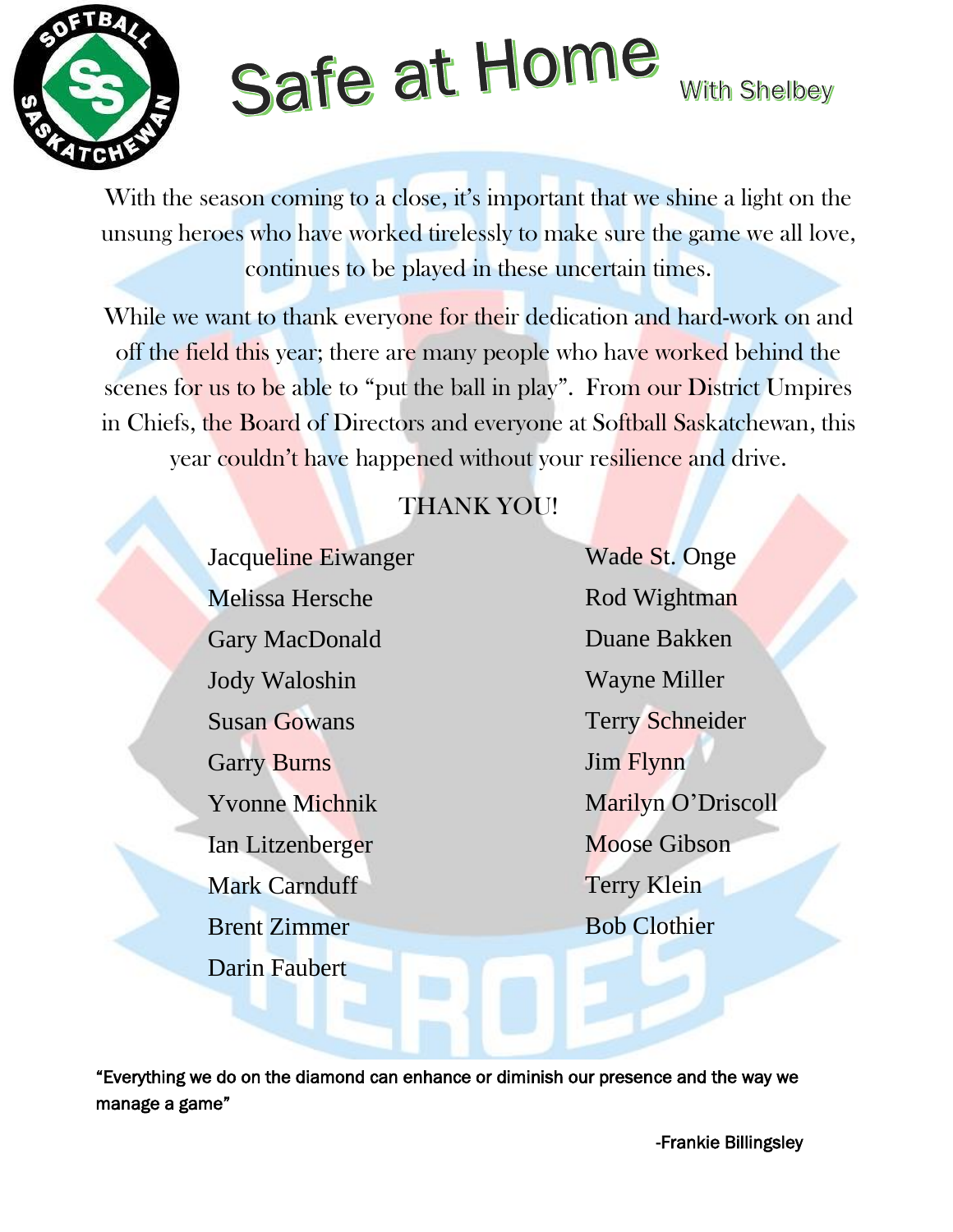

## Safe at Home **With Shelbey Who's on First?**

When talking about our unsung heroes, it's hard to not give an individual shout out to Softball Saskatchewan's very own Guy Jacobson. Guy holds the title of Executive Director for Softball Saskatchewan, and while you may still be wondering what exactly he does, the answer is simple - everything.

During this COVID shutdown, Guy was one of the only ones left to man the Softball Saskatchewan office. On top of managing the usual work-load of team and player registration, umpire registration, coach registration, and everything else that makes a season happen, Guy spent



countless hours attending Zoom meetings, answering emails and phone calls, and sending out the membership updates.

"We do have our meetings and we have lots of them but Guy is the man that puts the Ball on the diamond so to speak… He is a huge part of Softball Sask. and hats off to him. He is an awesome guy and is very passionate when it comes to Softball."

While he was unable to answer my questions in regards to the "Who's on First" newsletter segment I was able to get some feedback on what some people think Guy…

"I think [Guy] has been with the program for as long as it's existed…"

"Knowledgeable, respected, dedicated, passionate, supportive… and last but not least… a friend"

"Hardworking, personable, and professional"

"All around amazing guy, always super helpful and supportive."

So Guy, If you're reading this - thank you. Softball wouldn't be the same without you.

August <sup>2020</sup> Got a story? Someone who you think deserves to be recognized? Send it to me at Shelbeyanne@gmail.com